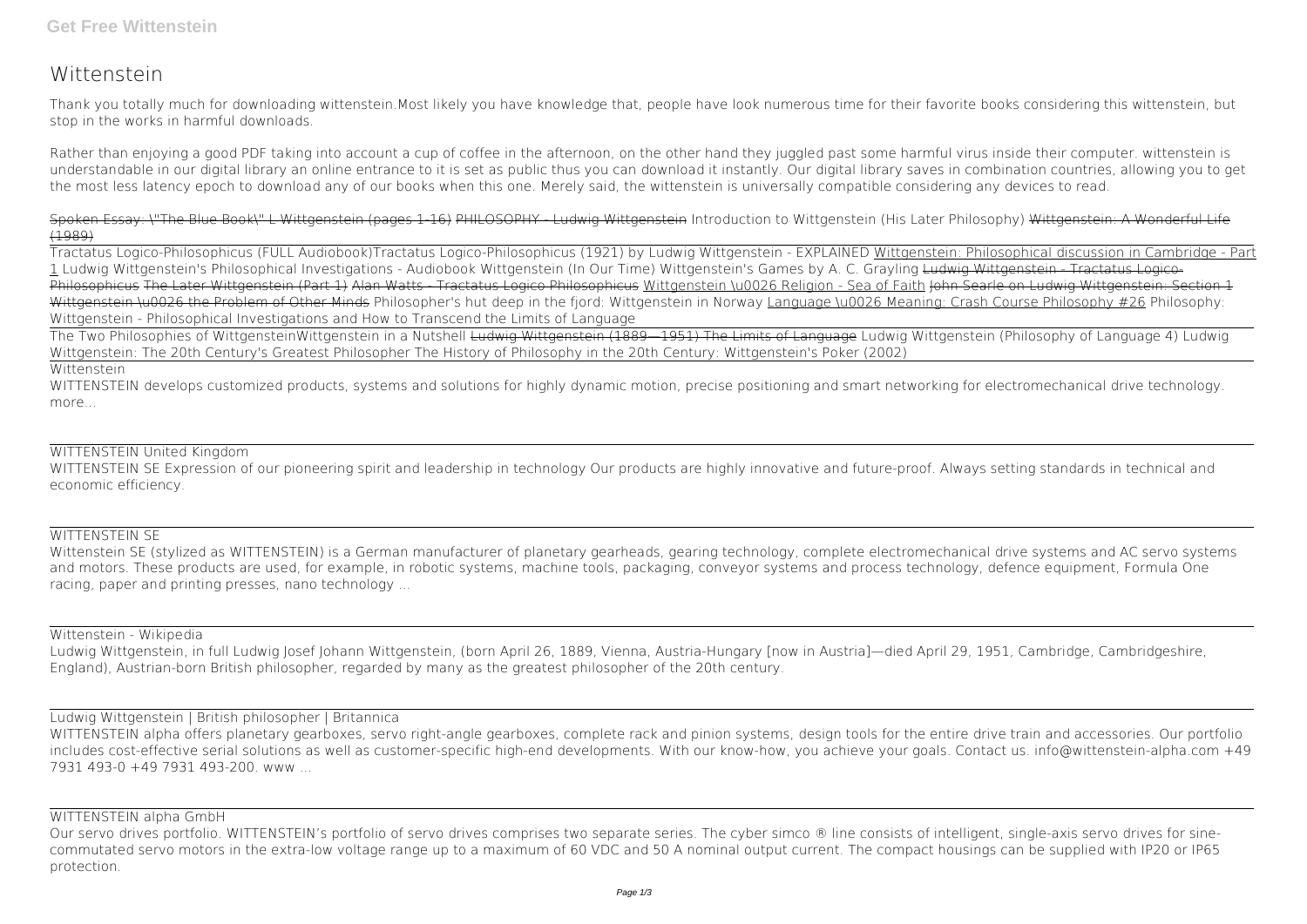## Servo drives - WITTENSTEIN SE

WITTENSTEIN motion control offers high-end mechatronic drive systems, especially for extreme conditions in the Oil & Gas and Defence industry. We offer customized solutions as well as highly dynamic system solutions. Our expertise helps us achieve our goals faster. Contact us. info@wittenstein-motion-control.com +49 7931 493-0 +49 7931 493-200. www.wittenstein-motion-control.com. How to find ...

Ludwig Josef Johann Wittgenstein (/ [] v I t g an [t aI n,-s t aI n / VIT-gan-s(h)tyne, German: [[]lu[]tvɪç []vɪtɡn][[taɪn]; 26 April 1889 - 29 April 1951) was an Austrian-British philosopher who worked primarily in logic, the philosophy of mathematics, the philosophy of mind, and the philosophy of language.. From 1929 to 1947, Wittgenstein taught at the University of Cambridge.

## DLR - WITTENSTEIN motion control GmbH

WITTENSTEIN Awarded Boeing Contract for T-7A Control Loading Systems On July 22, 2020, Boeing officially confirmed WITTENSTEIN as the provider for the control... WITTENSTEIN webinars: From experts.

WITTENSTEIN SE develops customized products, systems and solutions for highly dynamic motion, maximum-precision positioning and smart networking for mechatronic drive technology. more...

## Ludwig Wittgenstein - Wikipedia

## WITTENSTEIN North America

Charges for WITTENSTEIN LTD (03707970) More for WITTENSTEIN LTD (03707970) Registered office address 3 The Glades, Festival Way, Stoke On Trent, Staffordshire, ST1 5SQ . Company status Active Company type Private limited Company Incorporated on 4 February 1999 . Accounts. Next ...

WITTENSTEIN alpha develops and produces drives, controls and positioning devices for sectors that require maximum precision. Our products consistently raise the bar around the world.

## WITTENSTEIN LTD - Overview (free company information from ...

## Servo gearboxes - WITTENSTEIN SE WITTENSTEIN aerospace & simulation supplies innovative solutions for mission, flight and environment-critical systems that are individually tailored. These include a wide range of applications, including servo actuators and flight controls. Active Control Loading Systems are also supplied for professional flight simulator construction. Contact us. info@wittenstein.aero +49 7931 493-0 +49 7931 ...

## WITTENSTEIN aerospace & simulation GmbH

WITTENSTEIN biedt planetaire reductiekasten, servoaandrijvingen, systeemcomponenten zoals tandheugels en tandwielen, lift- en hijstechniek, ontwerptools voor de complete aandrijflijn en toebehoren. Ons portfolio omvat economische serie-oplossingen evenals klantspecifieke High-End ontwikkelingen. Bereik uw doelen met onze knowhow. Contacteer ons. info@wittenstein.biz +32 9 326.73.80 +32 9 345 ...

## WITTENSTEIN Benelux

## Servo actuators - WITTENSTEIN alpha GmbH

WITTENSTEIN develops customized products, systems and solutions for highly dynamic motion, precise positioning and smart networking for electromechanical drive technology.